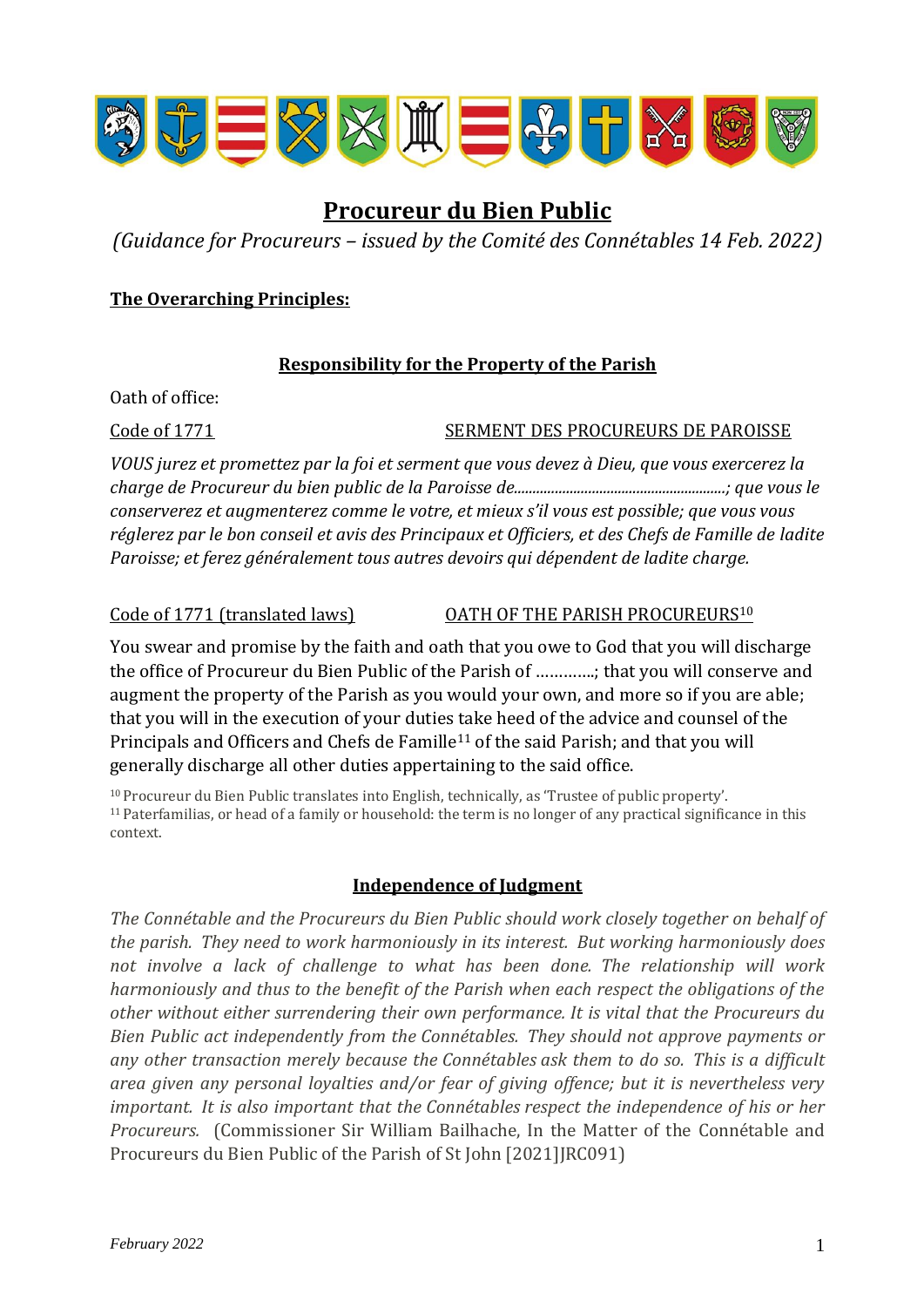## **Description of the role:**

There are two Procureurs du Bien Public in each Parish. They are public officials who have a fiduciary duty in respect of parish property. The role is –

## *To represent the Parish in looking after the property of the Parish.<sup>i</sup>*

In essence, a person elected to the office of Procureur du Bien Public must, as a bare minimum, look after the property of the Parish with the same high standard of care with which they would look after their own property.

## **Parish structure and position of Procureur:**

A Parish is to be treated as a corporation having legal entity with perpetual succession, separate from its Parishioners<sup>ii</sup>.



## **Responsibility in respect of property:**

- 1. Movable property responsibility in relation to Parish finances:
	- a. ensure that the generality of the funds voted by the Parish Assembly are correctly spent/allocated;
	- b. report to the Principals<sup>1</sup> and Officers of the Parish in relation to any matter concerning the application of the income of the Parish in respect of which the principals and officers should be made aware; and
	- c. as well as the Connétable, represent the Parish in respect of any other contracts or agreements approved by the Parish Assembly.
- 2. Immovable property maintain an oversight of Parish assets including land, buildings and any other property:
	- a. report to the Principals and Officers of the Parish in respect of any matter concerning the public property of the Parish which they should be made aware of;
	- b. as well as the Connétable, represent the Parish in respect of property transactions (sales and leases) of the Parish; and
	- c. as well as the Connétable, represent the Parish in respect of any other contracts or agreements approved by the Parish Assembly.
- 3. Parish-specific bodies/trustsiii may specify:

*February 2022* 2 <sup>1</sup> The word "*principals*" for this purpose now effectively means persons who are entitled to vote at a Parish Assembly – see Rates (Jersey) Law 2005, Article 23. See also *Loi (1804) au sujet des Assemblées Paroissiales:*  Article 1.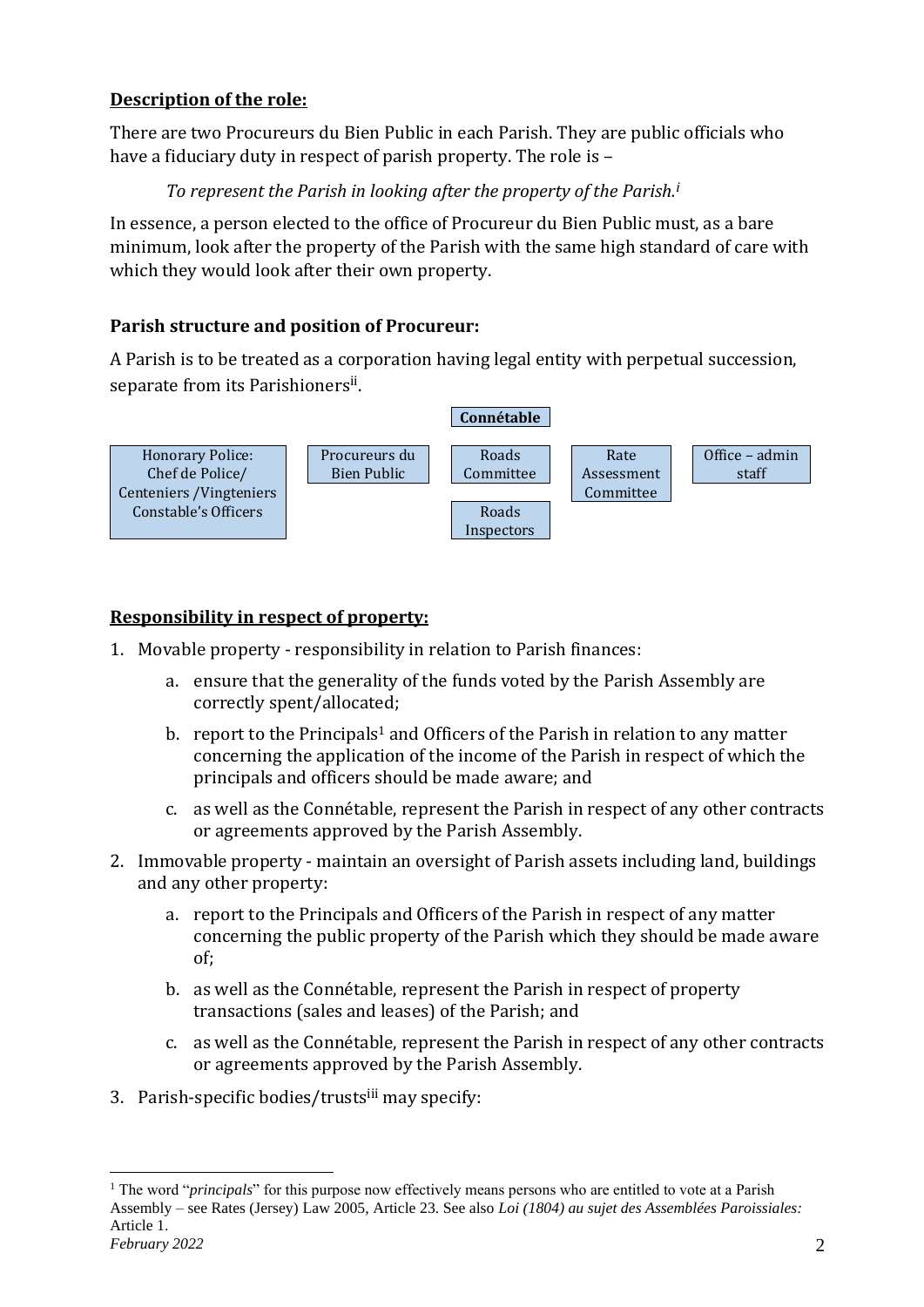- a. that the "Procureur du Bien Public" is a standing member of the body/trust; and
- b. the specific duties and responsibilities relating to the body/trust.

## **Duties of the Procureur:**

- 1. Meet regularly with the Connétable. The Procureurs will work closely with the Connétable on behalf of and for the betterment of the Parish. However, the Procureurs must always act independently from the Connétable. The Connétable must respect the independence of his or her Procureurs.
- 2. To attend Parish Assemblies, including Ecclesiastical Assemblies, to learn of the Assembly's wishes and to report on any matter about which its members should be aware.
- 3. A fiduciary duty to ensure that the Parish Assembly is presented with audited accounts and estimates of funds required by the parish for the financial year (see Article 21(1) of the Rates (Jersey) Law 2005):
	- a. Through the course of each financial year, the Procureurs have an obligation to ensure that the Parish assets are applied in accordance with the wishes of the Parish Assembly. In certain cases there may be some variances, however these must be considered against the legitimate expectations of ratepayers when the Parish budget was settled.
	- b. The Procureurs have an obligation to challenge the Connétable when it is appropriate to do so, in the same way that a finance director might expect to challenge the managing director, or an audit committee of directors might expect to challenge the finance director.
	- c. In order to do their job of safeguarding Parish assets, the Procureurs are responsible for ensuring that proper accounting records are kept, including a record of the decision-making process for significant decisions and a record of transactions with related parties in order to manage conflicts of interest which may arise in the application of Parish funds. Each Parish will determine and adopt an appropriate process having regard to its requirements.
	- d. The Connétable is responsible for assessing the Parish's ability to continue as a going concern. The auditors are entitled to have this established to their satisfaction before concluding their audit. That audit is important for ratepayers in the Parish, and they will look to the Procureurs du Bien Public to ensure that the Connétable's judgment and assessment is scrutinised and challenged where necessary so that, if there is a problem, it can be brought to the attention of the Parish Assembly.
	- e. The Procureur has to answer questions from ratepayers when called upon to do so.
- February 2022 3 4. Carry out the lawful instructions/decisions of the Parish Assembly or officers in relation to the use and application of funds and resources, even if disagreeing with their wisdom<sup>iv</sup> and, having taken advice if necessary from the Parish's own lawyers or, in appropriate cases from the Attorney General, seek the guidance of the Royal Court on the meaning or legality of any such instructions.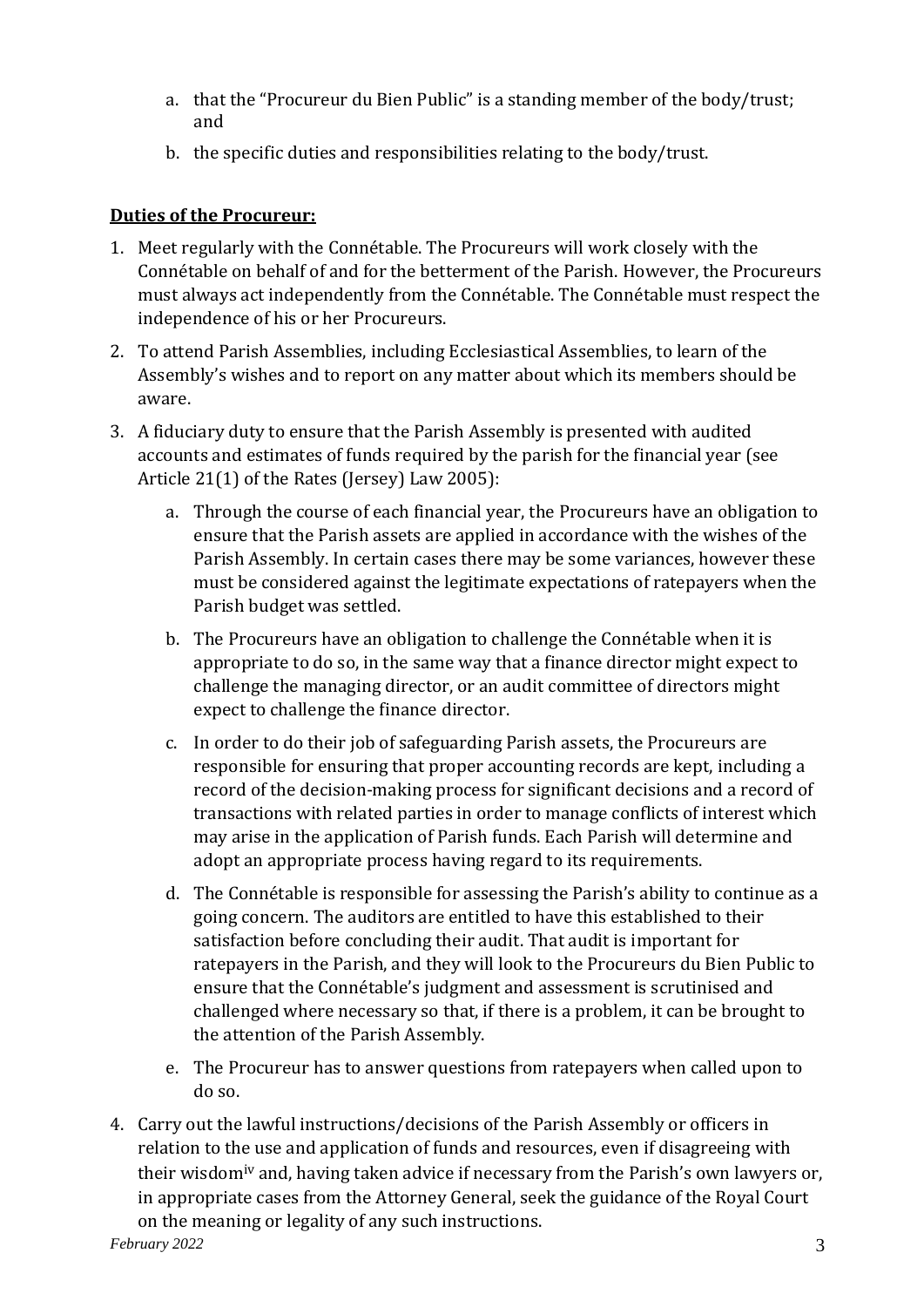- 5. To attend:
	- a. The Visite Royale (held every 6 years) and
	- b. Rectorat meetings (the committee with a delegated responsibility consisting of the Rector and Churchwardens, the Connétable and Procureurs du Bien Public, chaired by the Rector)

And may, by invitation, attend the Visites du Branchage (held twice a year).

- 6. Discharge certain functions of the Connétable in accordance with the Connétables (Miscellaneous Provisions) (Jersey) Law 2012, while the Connétable is unable to do so or there is an absence or gap in office<sup>v</sup>. In addition to statutory duties such as Parish Assemblies and monthly Honorary Police meetings, this may include representing the Connétable at various civil and municipal occasions or presentations.
- 7. To be strictly impartial and objective and to avoid any conflict that might arise where parochial matters clash with personal, business or any other associated interests.
- 8. Have a knowledge and understanding of the Public Records (Jersey) Law 2002, the Freedom of Information (Jersey) Law 2011 and the Data Protection (Jersey) Law 2018 and how they apply to the information held by the Parish. Opportunities for refresher training in relation to these laws may be available upon enquiry.

## **Skills and experience desired:**

Those elected as Procureurs du Bien Public, occupying as they do an important position of public trust, will need to demonstrate that they understand their duty to maintain, augment where appropriate, and properly manage public property. This includes:

- have a high level of integrity (candidates will be expected to consent to a criminal record check) and good standing in the Parish;
- have a good understanding of accounting and budgeting processes;
- have management and interpersonal skills;
- have the ability to use good judgment and reason; and
- enjoy the utmost confidence of the electors of the Parish.

### **Election of Procureurs du Bien Public:**

- 1. The election is governed by the Elections (Jersey) Law 2002 and the Procureurs du Bien Public (Terms of Office) (Jersey) Law 2013;
	- a. candidates must be proposed and seconded by 10 electors;
	- b. if there are more candidates than vacancies a ballot is held on the date set by the Royal Court and polling stations are open from 8 a.m. to 8 p.m.;
	- c. all other arrangements relating to the election are covered by the section on the Elections (Jersey) Law 2002.
- 2. The Procureurs are elected for a period of three years<sup>yi</sup>. One Procureur is elected every 18 months (in March and September of the relevant years) thus ensuring a Parish should never be without a Procureur du Bien Public of some experience at any one time.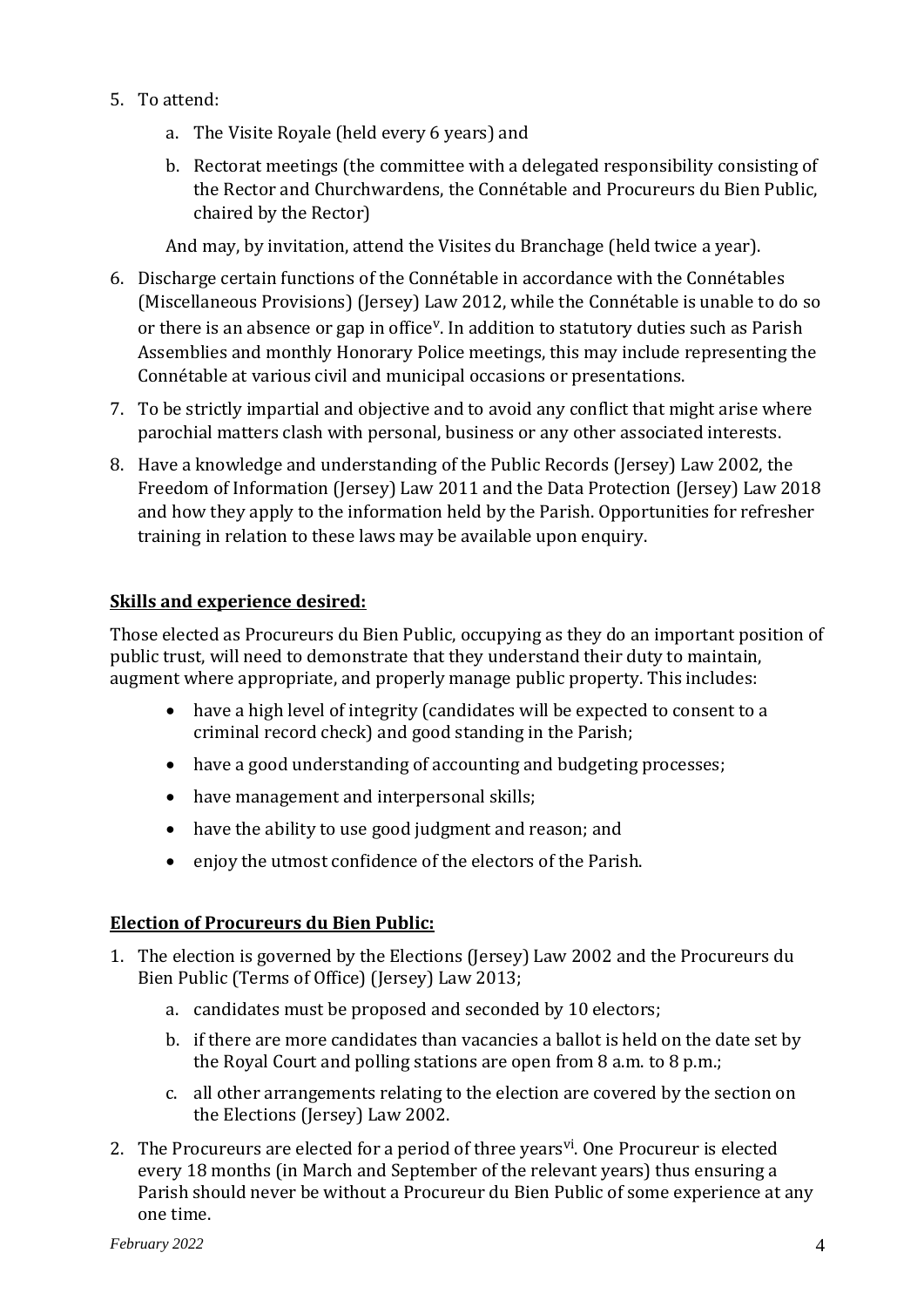- 3. A person must be resident in the parish or, for St Helier, qualify in accordance with the Parish of St Helier (Qualifications for Office) (Jersey) Law 1976. See Procureur du Bien Public of St Peter [2008] JRC073vii.
- 4. The offices of Procureur du Bien Public and member of the Roads Committee are incompatibleviii. The Procureur du Bien Public should be independent and therefore it would not be appropriate for him/her to serve on other bodies which receive funds from the Parish.

## **Standards in PARISH service:**

The Parish seeks to provide the highest standard of service to all its parishioners.

We ask all our elected officers to be guided by this Standards in PARISH Service as you undertake your duties.

POLITE – we will be polite and courteous to all.

ACCOUNTABLE – we will make choices and decisions on merit recognising that we are accountable to the parishioners/those who have elected us.

RESPONSIBLE – we will act responsibly and not behave in a way which is likely to bring discredit upon the Parish. We will treat information with respect as we are aware of the consequences of breaching confidentiality and we will take care of Parish property.

IMPARTIAL – we will be impartial in decision-making treating everyone fairly and with respect and avoiding all forms of unlawful discrimination.

SERVE – we will always serve in the public interest and declare any private interests relating to our public duties so we avoid potential conflicts.

HONEST – we will act with integrity and be open and honest in all our dealings.

### **FOOTNOTES**

<sup>i</sup> In *Re Grouville* (*Procureur du Bien Public) (1970) JJ 1451.* The Royal Court said -

*"We conceive that the Procureur du Bien Public is not strictly a trustee, but is the procurator or proxy of the Parish, and that his principal duty is to represent the Parish in looking after the property of the Parish.* 

*The Procureur has a duty to report to the Principals and Officers of the Parish any matter concerning the public property of the Parish, or the application of the income of the Parish, about which the principals and officers should be made aware."*

ii Parish of St. Helier-v- Manning (1982) JJ 183

The legal status of a Parish. A Parish is to be treated as a corporation having legal entity with perpetual succession, separate from its Parishioners. The Parish owns all public byroads within its boundaries. The bye-roads are administered by the Roads Committee as agent of the Parish. Individual electors of the Parish have no legal or equitable interest or possession.